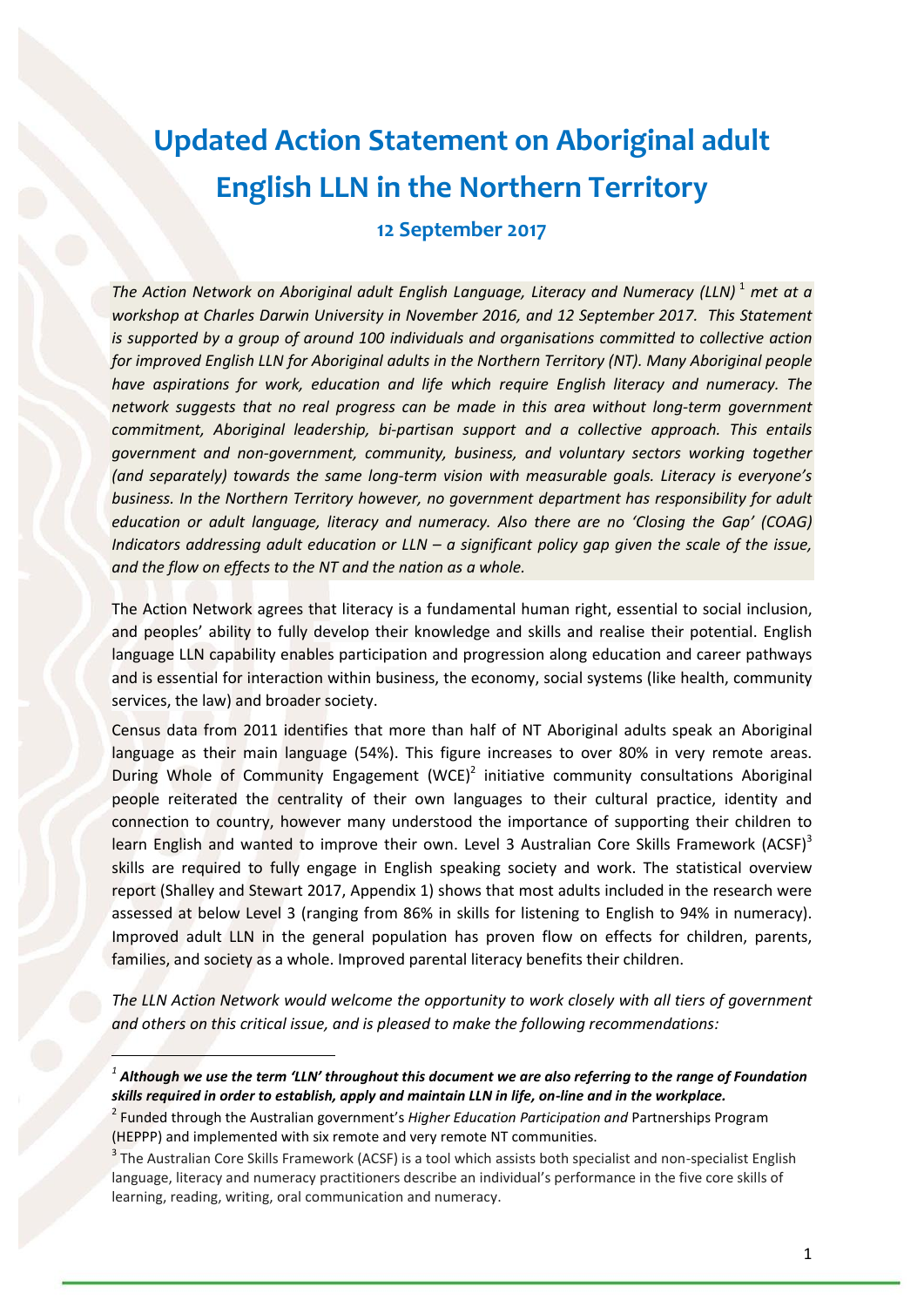### **1. Responsibility and policy**

- 1.1 That all tiers of government acknowledge the extent and impact of low levels of English LLN in the Aboriginal adult population of the Northern Territory (NT), and prioritise coordinated and sustained, bi-partisan commitment that endures beyond changes in government.
- 1.2 At present no Government department has primary leadership and implementation responsibility for adult education and adult English language, literacy and numeracy in the NT. It is therefore imperative that responsibility and leadership be clarified and actioned.
- 1.3 It is to be noted that the 'Closing the Gap' policy contains no Key Performance Indicators (KPIs) for adult education or adult LLN. This is considered to be a significant policy gap with multiple flow on effects. COAG is encouraged to take action in this regard.
- 1.4 Develop an evidence-based, Indigenous-led, Aboriginal adult English LLN policy/ strategy for the NT informed by a broadly composed consultative group with significant involvement from sectors including: LLN specialists, education and training, legal, health, employment, business, voluntary, community services and media.
- 1.5 That government financially supports consolidation of the Action Network and information clearinghouse and recognise the leadership group and members (as a potential source of specialist knowledge, skills and experience) and a necessary force and resource at this time.
- 1.6 That the Aboriginal adult LLN policy (and any implementation plan/s) link with, and further the aims of, aligned Northern Territory, national and international policy and statements.

# 2 **Long term funding commitment**

 $\overline{a}$ 

- 2.1 Commitment is required to long-term, secure and flexible funding for accredited as well as nonaccredited English LLN education and training for adults at all levels of the ACSF.
- 2.2 Develop contemporary funding models to enable increased access to unaccredited, informal and real-time learning opportunities for Aboriginal adults at the lower levels of the Australian Core Skills Framework (ACSF)<sup>4</sup> (those at pre-level, Level 1 and Level 2).
- 2.3 Acknowledging the aging LLN workforce, the need for more qualified practitioners and the cost of educational qualifications, commit to creating an enabling environment for maintaining a qualified, well-resourced and supported adult literacy workforce in the NT. This workforce should include a high proportion of Aboriginal people and local language speakers.
- 2.4 Reinstitution or re-invigoration of community/adult learning centres/spaces in Aboriginal communities as a matter of priority.

<sup>&</sup>lt;sup>4</sup> Australian Core Skills Framework (ACSF) – the Australian Government's tool for measuring competency in reading, writing, numeracy, oral communication and learning skills.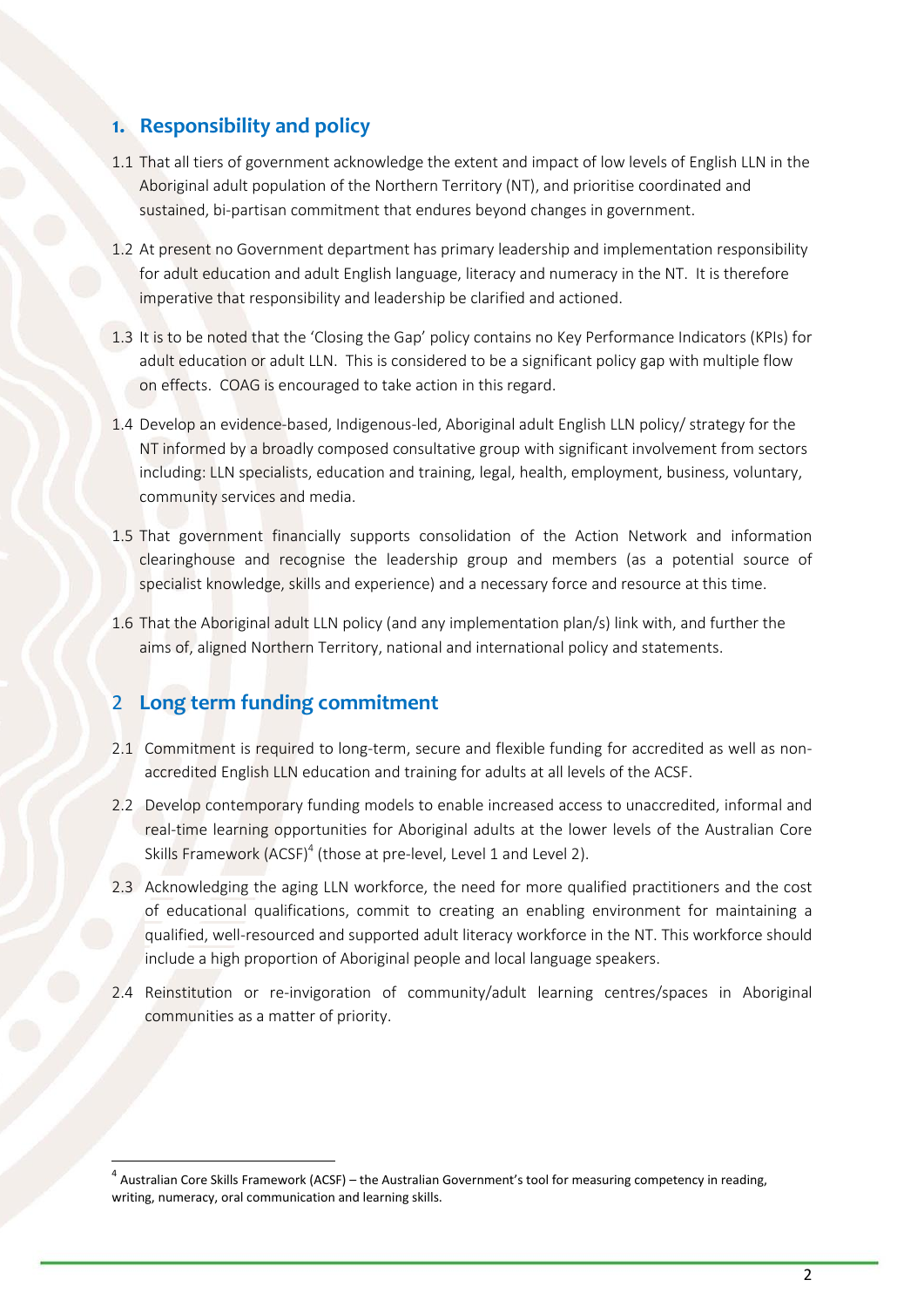## **3.0 Innovative and culturally appropriate delivery**

- 3.1 Expand and consolidate the evidence-base related to the design, implementation and evaluation of effective LLN service delivery models. This includes, but is not limited to:
	- a) Community-wide and community-campaign models
	- b) Community/adult learning centre models
	- c) Organisational development models: workplace LLN capacity building and workforce development
	- d) State-wide and national delivery models e.g. Tasmania and New Zealand
	- e) English as an additional language (EAL) delivery for Aboriginal adults
	- f) Bilingual programs
	- g) Delivery to Pre-level, level 1 and Level 2 learners (specific)
- 3.2 Respect for Aboriginal language, history and culture, and the preference and need for establishment of Aboriginal language and literacy first in many parts of the NT should be reflected in the design and delivery of English LLN education and training for those populations, and in the qualifications and experience of those practitioners who deliver it. (e.g EAL, TESOL)
- 3.3 Ensure that policy statements include Aboriginal leadership in the design of: local programs (what is delivered, how and by whom); and, education and training resources with Aboriginal pedagogies and content.
- 3.4 Provide targeted training for Aboriginal staff and supervisors who wish to improve their English LLN and foundational skills in workplaces within communities to enable career progression.

#### **4 Building a stronger evidence base**

- 4.1 Investigate feasibility of conducting an NT-wide survey on ACSF levels of Aboriginal adults, including urban, regional, remote areas and correctional service settings.
- 4.3 Commit to a communication and education process to support NT Aboriginal leaders, urban and remote and communities, and organisations to understand the data contained in the Statistical overview Report (Shalley and Stewart, 2017) and to consult together on meanings for their people, lives and organisations.
- 4.4 Undertake a study of the economic costs of low levels of English LLN, and the economic benefits of improved levels in the Aboriginal adult population of the NT.
- 4.5 Establish an LLN clearinghouse which includes a comprehensive database of research evidence and for collection and distribution of free, culturally appropriate, LLN teaching and learning resources (including past and present and digital resources).
- 4.6 Consider funding arrangements to enable ACSF assessments and encourage organisations and agencies that regularly undertake adult ACSF assessments to collect and compile the results<sup>5</sup> and share (de-identified) data centrally so the issue of low English LLN can be monitored over time.

**<sup>.</sup>** <sup>5</sup> In accordance with the Australian Privacy Principles of the, Privacy Act 1988